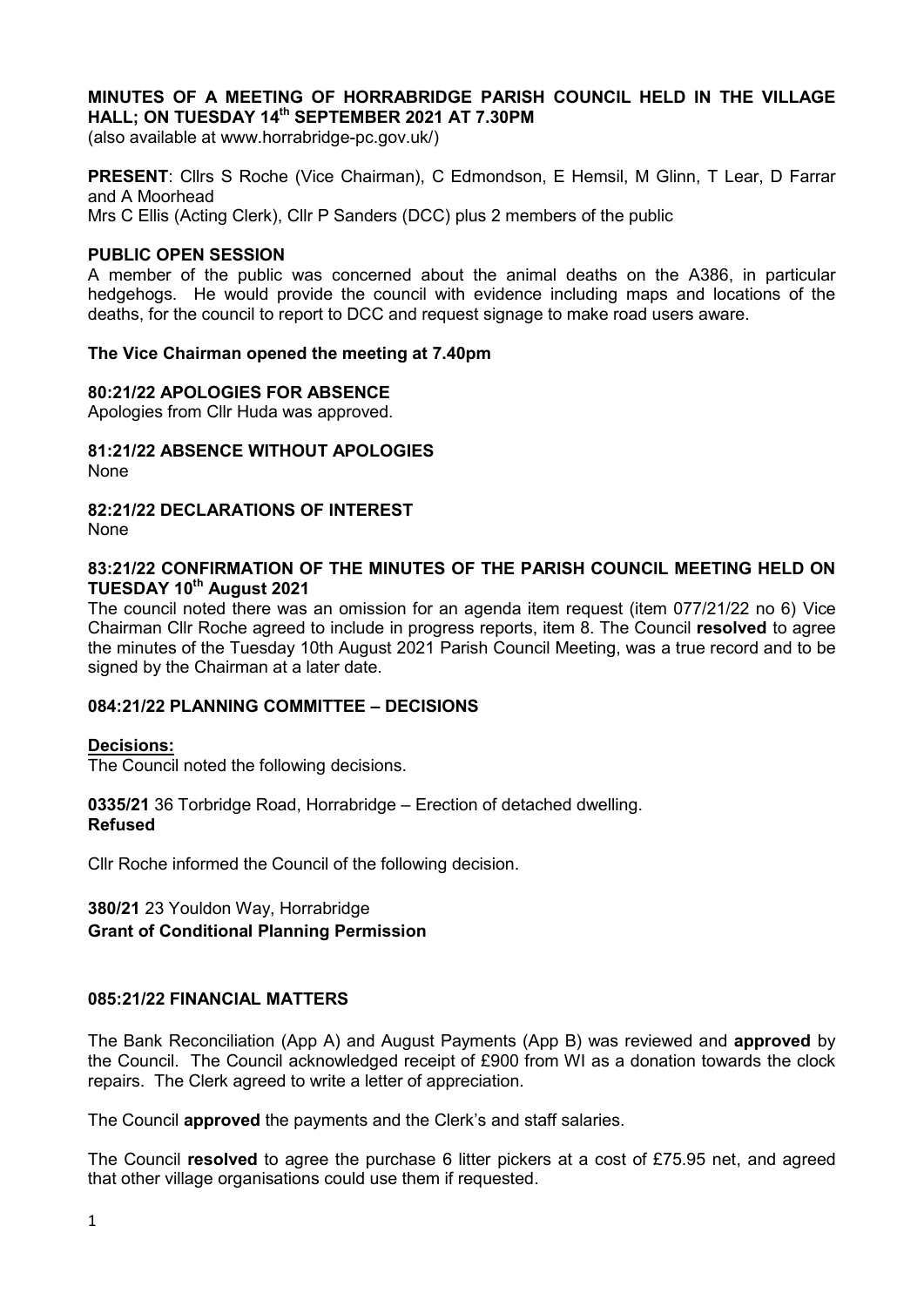**086:21/22 CLLR PEART RESIGNATION** – A letter from Cllr Peart resigning as Councillor of Horrabridge Parish Council was noted. Cllr Edmondson requested the Clerk to cost the price of the training that had been incurred for Cllr Peart.

## **087:21/22 PROGRESS REPORTS**

Cllr Moorhead declared an interest being on the Football Club Committee. Cllr Farrar had obtained quotations from local businesses for a replacement water tank in the Pavilion. On the proposition of Cllr Farrar, seconded Cllr Edmondson, one abstention, the Council **resolved** to approve a loan of £600 to Horrabridge Recreational Field Trust, towards the cost of the replacement water tank.

# **088:21/22 OPEN SPACES REPORT**

Cllr Edmondson had requested a report from Green Scheme showing the 'new for old' values of the play equipment. The Clerk would contact Green Scheme as no report had been received. Reports of local residents walking their dogs in Weir Park were noted. The residents would be reminded that no dogs were allowed. More signage was suggested. The scaffolding in Weir Park was ready to be removed. The swing was due to be installed on  $27<sup>th</sup>$  September.

## **089:21/22 ROAD HEDGE CUTTING**

Cllr Moorland to ask Lindsay Rogers Agricultural Contractor for a quotation for hedge cutting. On the proposition of Cllr Hemsil, seconded Cllr Farrar, the Council **resolved** to approve expenditure of up to £300 for hedge cutting.

## **090:21/22 CHRISTMAS LIGHTS DISPAY, NEW PARK**

The Council would like more information regarding the proposal of banners around the village. The Clerk would investigate and report to the council.

### **091:21/22 CAME INSURANCE RENEWAL**

Quotation of £3,390.66 was received by Came Insurance. On the proposition of Cllr Glinn, seconded Cllr Roche, the Council **resolved** to agree to increase the insurance value for the play equipment to £100,000, at an extra cost of £274.49

## **092:21/22 BOROUGH AND COUNTY COUNCILLOR REPORTS**

Cllr Sanders reported that Cllr Moyse was still very unwell but was home from hospital. No report from WDBC. The decision to hold the Tavistock Goose Fair and the Dickensian Evening was being discussed. Deciding if these events should take place, due to the ongoing pandemic and as Devon is designated as an enhanced response area due to rising cases. Cllr Sanders reported that most staff members were still working from home but face to face meetings had resumed. Jordan Lane was due to be closed for repairs, the Clerk would circulate details when the notification was received. Vice-Chairman Cllr Roche passed the Councils best wishes to Cllr Moyse for a speedy recovery.

## **093:21/22 COUNCILLORS REPORTS AND ITEMS FOR FUTURE AGENDA**

- 1. Cllr Moorhead asked the Council who would be purchasing the paper hand towel dispenser for the toilet as previously agreed. The Clerk would investigate and report.
- 2. It was reported that WDBC had missed emptying dog waste bins. The Clerk would contact WDBC.
- 3. Cllr Glinn reported work on ash dieback trees would commence at the end of September 2021. Cllr Glinn would remove the oak branch over the swings. The 2022/2023 budget was to be discussed and would be from the Open Spaces budget. Cllr Glinn informed the Council 30 new trees would be supplied, free of charge, by The Woodland Trust. Horrabridge Primary School would help with the planting. Concerns were raised regarding the new unleaded fuel, E10, and whether it can be used in the garden machinery. This was to be investigated. Cllr Glinn reported the junction at Pencreber Road and Graybridge Road was dangerous due to vehicles parking on the junction. He felt double yellow lines around the junction were needed. Cllr Sanders offered his support.